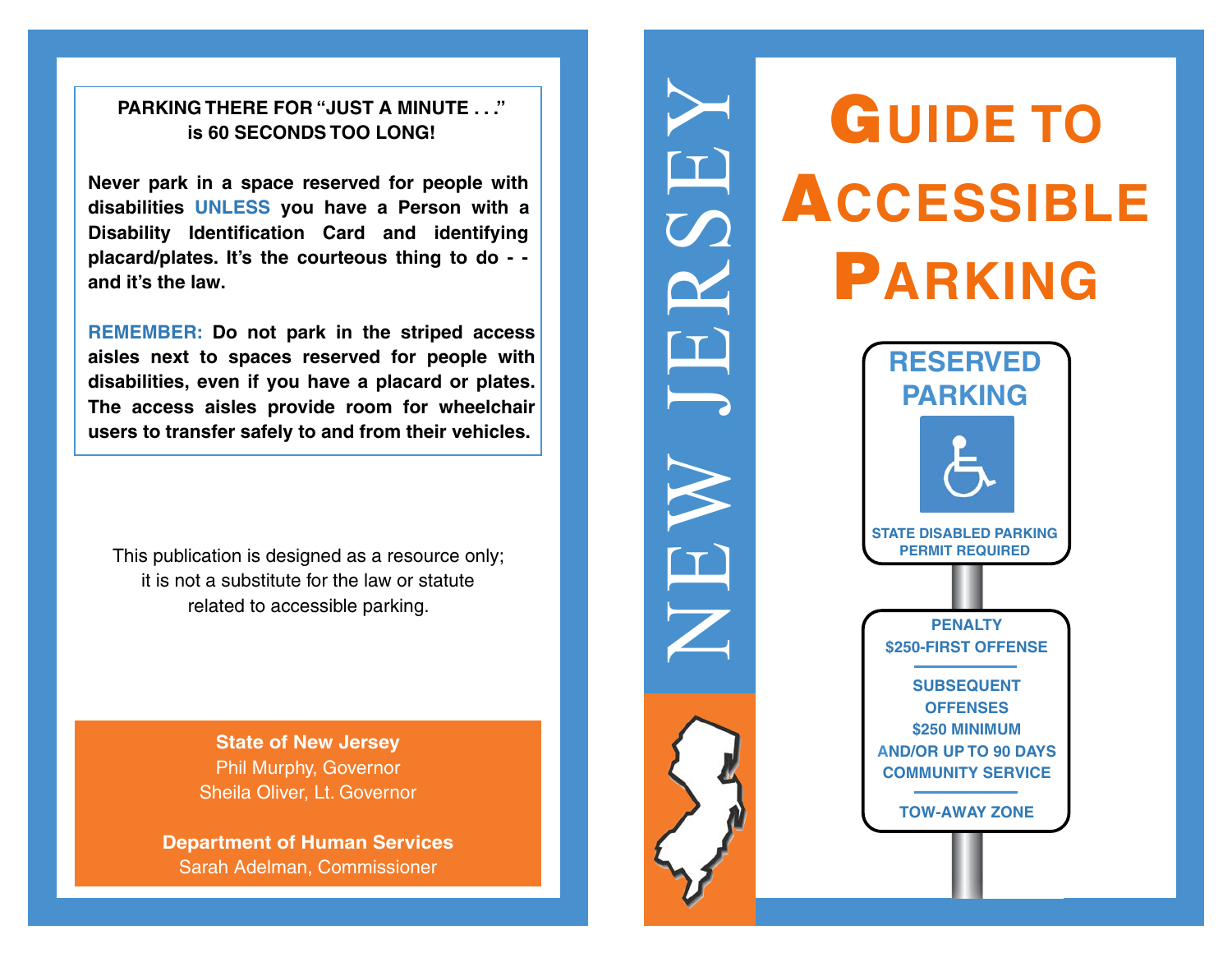# ESSIBI F

person-first language. Editors Note: Although state law uses the term "handicapped" parking, the word "handicapped" has been changed to "accessible" throughout this guide to reflect

Reserved parking for people with disabilities ensures safe and equal access to goods and services. Accessible parking makes it possible for individuals with a disability to use and benefit from the services offered by public and private entities.

Accessible parking requirements in New Jersey are a combination of New Jersey statutes and Americans with Disabilities Act (ADA) standards.

### HIGHLIGHTS OF ACCESSIBLE PARKING IN NEW JERSEY

• Every application for the issuance or renewal of a "Person with a Disability Identification Card" (see Fig. 1), required every three years, must include medical certification from a qualified practitioner that the qualifying disability continues to exist. (C.39:4-205)



- The individual who holds the "Person with a Disability Identification Card" must be in the vehicle or with the driver at all times as proof of disability. This card is for the sole use of the individual with a disability and is non—transferable. Abuse or misuse of this privilege will be cause for immediate revocation of the ID card, placard and plates and fines of at least \$250. (C.39:4-205)
- Permanent Placards (see Fig. 2) are required to be renewed every three years and will clearly display the date on which they shall become invalid. (C.39:4-206)
- Temporary Placards (see Fig. 3) can be granted for short-term mobility impairments. Written medical certification from a qualified practitioner is required. Temporary Placards are valid for six months, renewable once at the discretion of the issuing authority, and issued by the chief of police of each municipality. (C.39:4-206)
- Parking motor vehicles in accessible spaces without special vehicle identification is prohibited and punishable with an initial fine of \$250 and subsequent fines of at least \$250 and up to 90 days of community service. (C.39:4-197(3)c)
- Municipalities may establish accessible spaces in front of residences, schools, hospitals, public buildings, and in shopping and business districts. (C.39:4-197.5)
- Municipalities may establish accessible parking zones in front of residences occupied by people with disabilities, unless such parking interferes with the normal traffic flow. (C.39:4-197.6)
- Law enforcement officers may enforce accessible parking laws on both public and private property. (C.39:4-138.o)
- Municipalities may set up parking enforcement units that concentrate on shopping centers and malls. (C.39.4-197.9)
- Eligible individuals with a disability may request law enforcement officers to arrange for the removal and storage of motor vehicles unlawfully parked in accessible parking spaces or zones. (C.39:4-207.7)
- Access to parking spaces, curb cuts, or other improvements designed to provide accessibility, shall be unobstructed. Owners or controllers of public parking areas must remove snow or ice from these areas within 24 hours after the weather condition causing the snow and/or ice ceases. Violation of this act is punishable with penalties of \$500 to \$1,000. (C.394:4-207.9)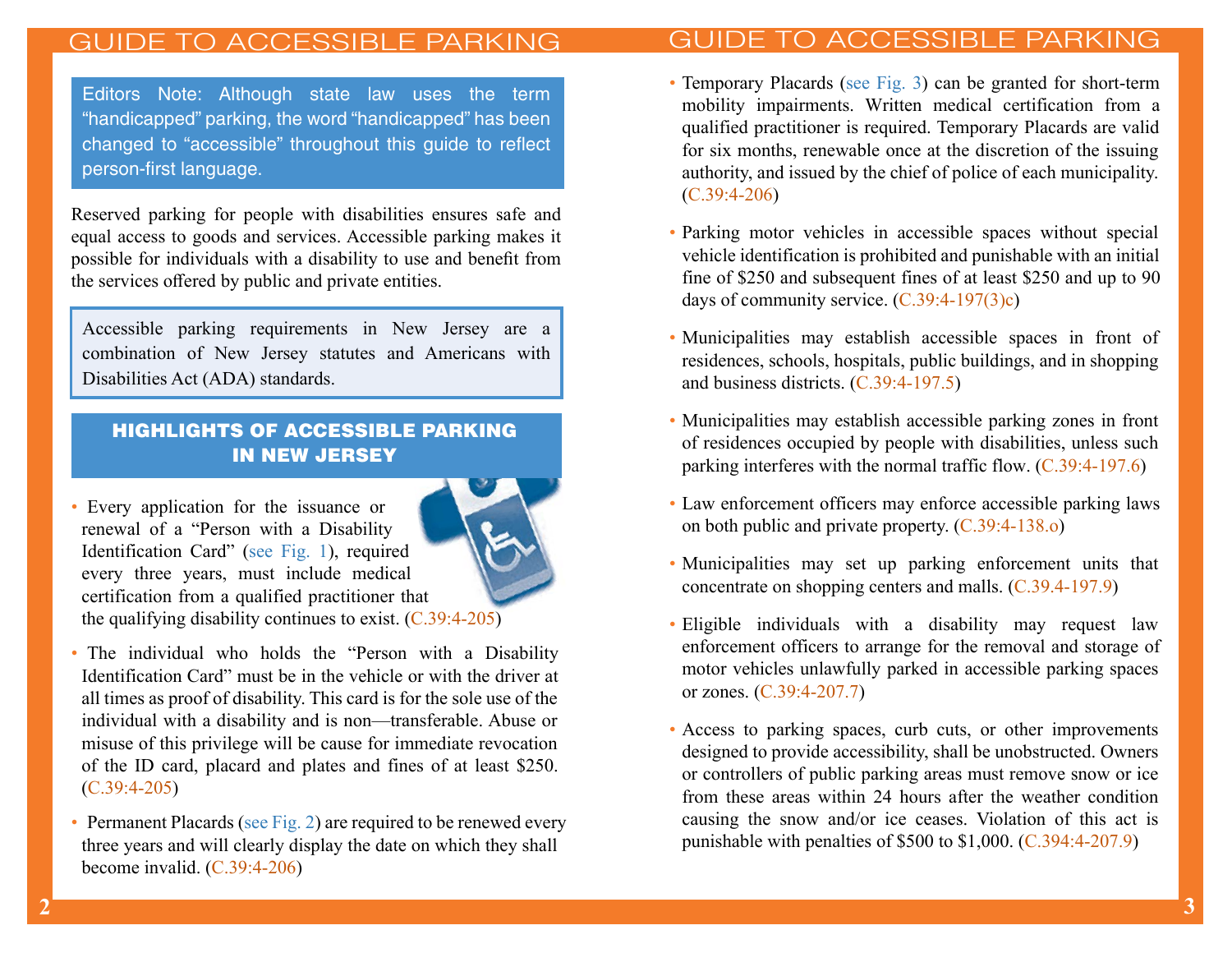# FSSIBI F PARKING

 • No penalty shall be imposed on those with valid "Person with a Disability Identification Cards" for overtime parking in one location for up to 24 hours, as long as the person with the disability is either the driver or passenger of the vehicle. (C.39:4-207)

*(Note: metered parking is delegated to local municipalities by N.J.S.A. 39:4-197; The 24 hour limit is set forth in N.J.S.A. 39:4-207)*

#### *ADA STANDARDS OUTLINE THE FOLLOWING:*

- • Accessible parking spaces must be identified by signs that include the International Symbol of Accessibility.
- Access aisles must be marked.
- • An accessible route must adjoin each access aisle serving accessible parking spaces. The accessible route connects each access aisle to accessible entrances.
- • Accessible parking spaces must be located on the shortest accessible route of travel to an accessible entrance.
- • Accessible parking spaces and the required accessible route should be located where individuals with disabilities do not have to cross vehicular lanes or pass behind parked vehicles to have access to an accessible entrance. If it is necessary to cross a vehicular lane - for example, perhaps local fire access requirements prohibit parking immediately adjacent to a building - then a marked crossing running perpendicular to the vehicular route should be included as part of the accessible route to an accessible entrance.
- • One in every six accessible parking spaces must be van accessible.

### PERSON WITH A DISABILITY ID CARD AND PLACARDS



**Permanent Person with a Disability Placard**



#### **FIGURE 3: Temporary Person with a Disability Placard**

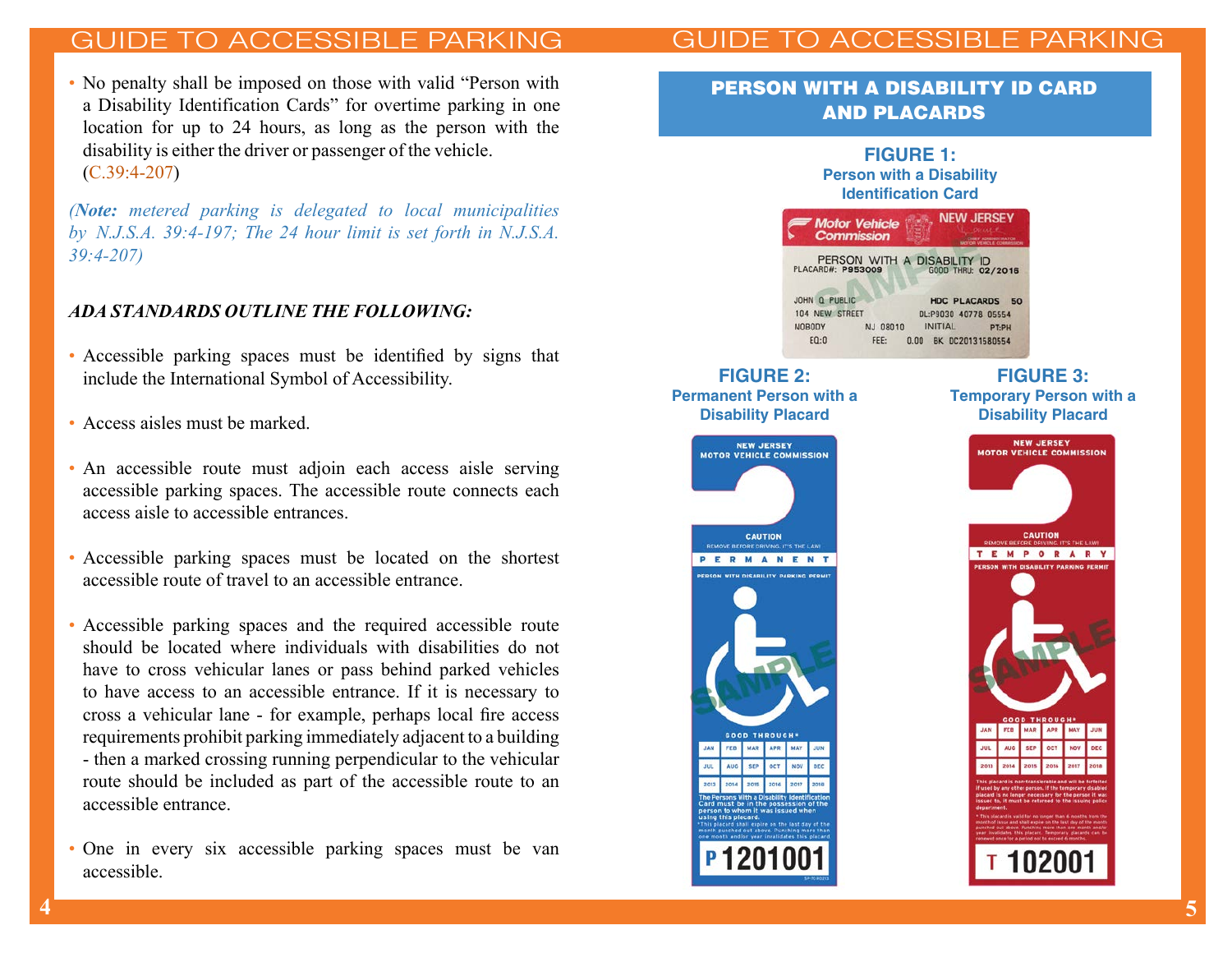### PLACARD OR PLATE HOLDER CANNOT PARK IN THE FOLLOWING AREAS:

- Striped access aisles adjacent to accessible parking spaces.
- Parking meters without depositing a coin.
- Parking meters beyond a 24-hour period.
- • Other areas prohibited by law including within an intersection, on a crosswalk, in any area appropriately marked "no parking," within 50 feet of a stop sign or within 10 feet of a fire hydrant.

**Remember:** Restricted parking placards and plates are to be used solely by the individual with the qualifying disability. If someone without a disability uses another person's placard or plates, the Motor Vehicle Commission or issuing locality may revoke the placard/plates, deny renewal, and issue fines of at least \$250.

### WHAT ARE BUSINESS OR FACILITY OWNERS AND OPERATORS REQUIRED TO DO?

 • Owners or operators of any facility that provides public parking, whether an indoor or outdoor garage or parking lot, are required to provide accessible parking in accordance with federal and state laws. Enforcement of motor vehicle laws, including parking privileges, is a local matter.

### COMPLAINTS ABOUT ILLEGAL PARKING...WHAT CAN BE DONE?

- • Ask a state, county or municipal law enforcement officer to ticket an illegally parked car and to arrange for the removal and storage of the vehicle.
- • Complain to a shopping center manager or business owner. Ask them to inform the local authorities.
- File a complaint with your local municipality.

# GUIDE TO ACCESSIBLE PARKING

#### FREQUENTLY ASKED QUESTIONS

#### **Q: How many accessible parking spaces are required?**

**A:** The number of accessible parking spaces required depends on the total number of parking spaces in the lot or garage.

In accordance with the ADA standards of accessible design, when there is new construction or an alteration of previously constructed parking spaces, it is required that at least one accessible space in every parking lot and one in every six accessible parking spaces be van accessible, with increased dimensions of at least 11 feet and an access aisle of at least 5 feet.

| <b>Total # spaces</b> | <b>Required # of</b><br>accessible spaces | <b>Required # of</b><br>accessible van<br>spaces if<br>constructed or<br>altered prior to<br>3/15/2012 | <b>Required # of</b><br>accessible van<br>spaces if<br><b>constructed</b><br>or altered on or<br>after 3/15/2012 |
|-----------------------|-------------------------------------------|--------------------------------------------------------------------------------------------------------|------------------------------------------------------------------------------------------------------------------|
|                       | At least 1 in<br>each lot                 | 1:8                                                                                                    | 1:6                                                                                                              |
| $1 - 25$              |                                           |                                                                                                        | 1                                                                                                                |
| 26-50                 | $\overline{2}$                            |                                                                                                        |                                                                                                                  |
| 51-75                 | 3                                         |                                                                                                        | 1                                                                                                                |
| 79-100                | 4                                         |                                                                                                        |                                                                                                                  |
| 101-150               | 5                                         |                                                                                                        | 1                                                                                                                |
| 151-200               | 6                                         |                                                                                                        |                                                                                                                  |
| 201-300               | 7                                         |                                                                                                        | 2                                                                                                                |
| 301-400               | 8                                         |                                                                                                        | $\overline{2}$                                                                                                   |
| 401-500               | 9                                         | $\overline{2}$                                                                                         | $\overline{2}$                                                                                                   |
| 51-1,000              | 2% of total                               | 1 in every 8                                                                                           | 1 in every 6                                                                                                     |
| Over 1,000            | $20 + 1$ for each<br>100 over 1,000       | 1 in every 8                                                                                           | 1 in every 6                                                                                                     |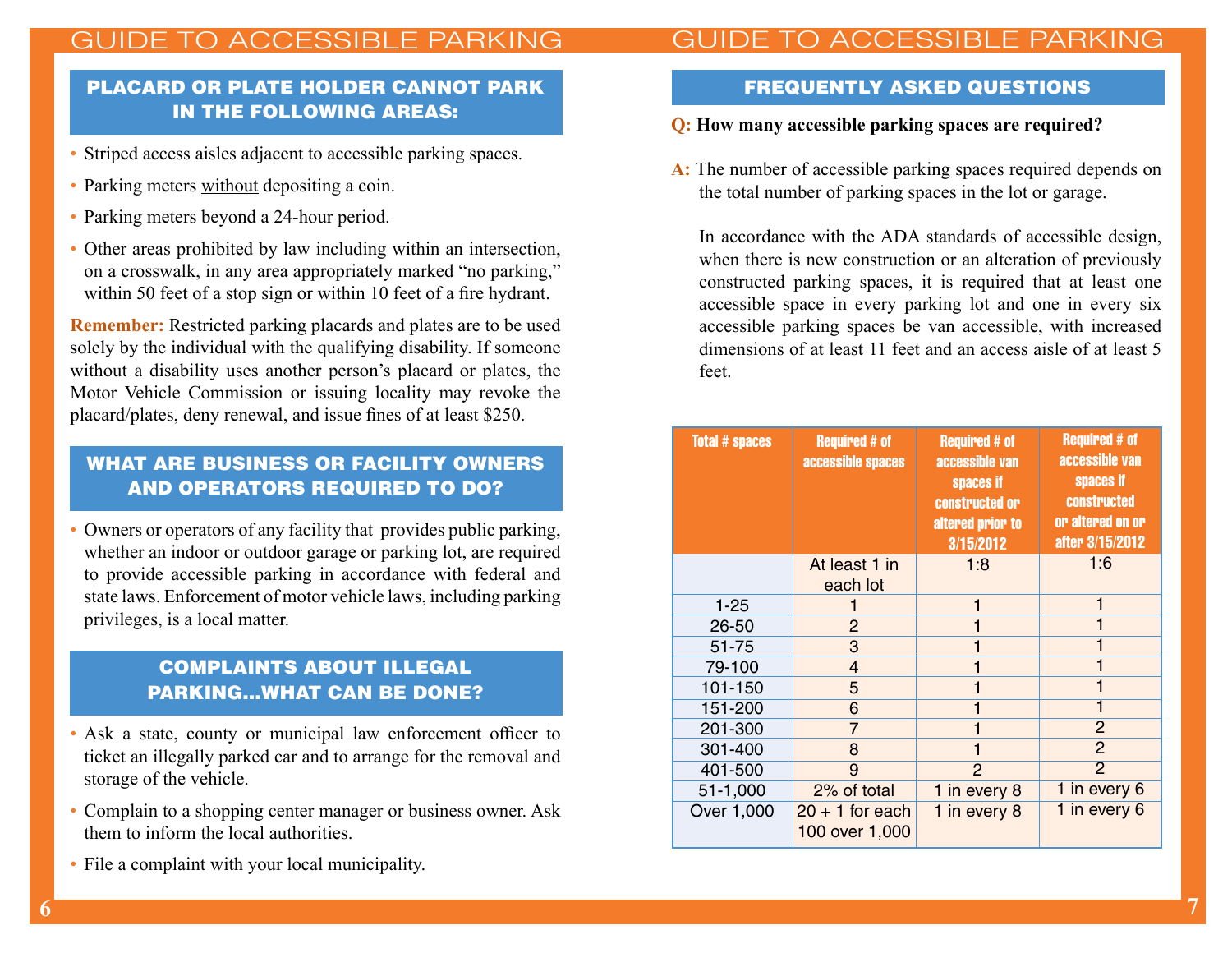# ESSIBLE

# GUIDE TO ACCESSIBLE PARKING

- **Q: How must accessible parking spaces and access aisles be marked?**
- **A:** The parking spaces and access aisles must be painted in a color (most often blue) contrasting with other spaces. Signage with the International Symbol of Accessibility and the penalty sign must be provided at each accessible parking space and must be permanently installed 5 to 7 feet above the ground. Signs identifying van parking spaces shall contain the designation "van accessible." The required "van accessible" designation is intended to be informative, not restrictive, in identifying spaces that are better suited for van use. The access aisle for both accessible car and van spaces is required to be a minimum of 5 feet wide. Access aisles shall adjoin an accessible route, shall be marked to discourage parking in them, and shall extend the full length of the parking spaces they serve. Also, two parking spaces may share a common access aisle.
- **Q: Can accessible parking spaces be the same size as nonaccessible spaces, as long as the appropriate signs are placed in front of the space?**



spaces must be at least 8 feet wide. Accessible van parking spaces must be at least 11 feet

> wide. The access aisle for both accessible car and van spaces is required to be a minimum of 5 feet.

**Q: If a parking lot does not have spaces designated for people with disabilities because it was paved a long time ago, before these requirements were in place, does it now have to provide accessible parking spaces?** 

**A:** Yes. The ADA requires private entities to remove barriers to become compliant. Therefore, even if business owners are not planning any type of construction, they are still obligated to remove barriers that are readily achievable.

#### **Q: Is my wheelchair symbol license plate/placard valid when traveling outside of New Jersey?**

- **A:** Not always. Check with the state you intend to visit. Reciprocity is standard for some but not all states. For example, a New Jersey placard/pate is not valid on New York City streets, as NYC requires their own accessible parking permit. However, a motor vehicle with a special license plate, placard or parking permit issued to a person with a disability by another state, district or territory of the United States or by Canada shall be entitled to accessible parking privileges in New Jersey. (39:4-207.5)
- **Q: Store owners and other businesses often receive complaints from patrons about other customers who illegally park in the accessible parking spaces or misuse the spots by parking in the stripped area next to the space. What should they do?**
- **A:** Instances in which individuals illegally park in a space marked for accessible parking should be reported to the proper law enforcement authorities. In your area, if the local police are responsible for addressing violations, they should be notified as soon as possible. If a local security company staff patrols your parking area, they should be notified.
- **Q: Is a person with a wheelchair symbol license plate/placard required to deposit money when parking at a metered space?**
- **A:** Yes. When parking at a metered space, a driver with a disability placard/license plate must put the appropriate amount of money in the meter. If the vehicle will occupy the space for